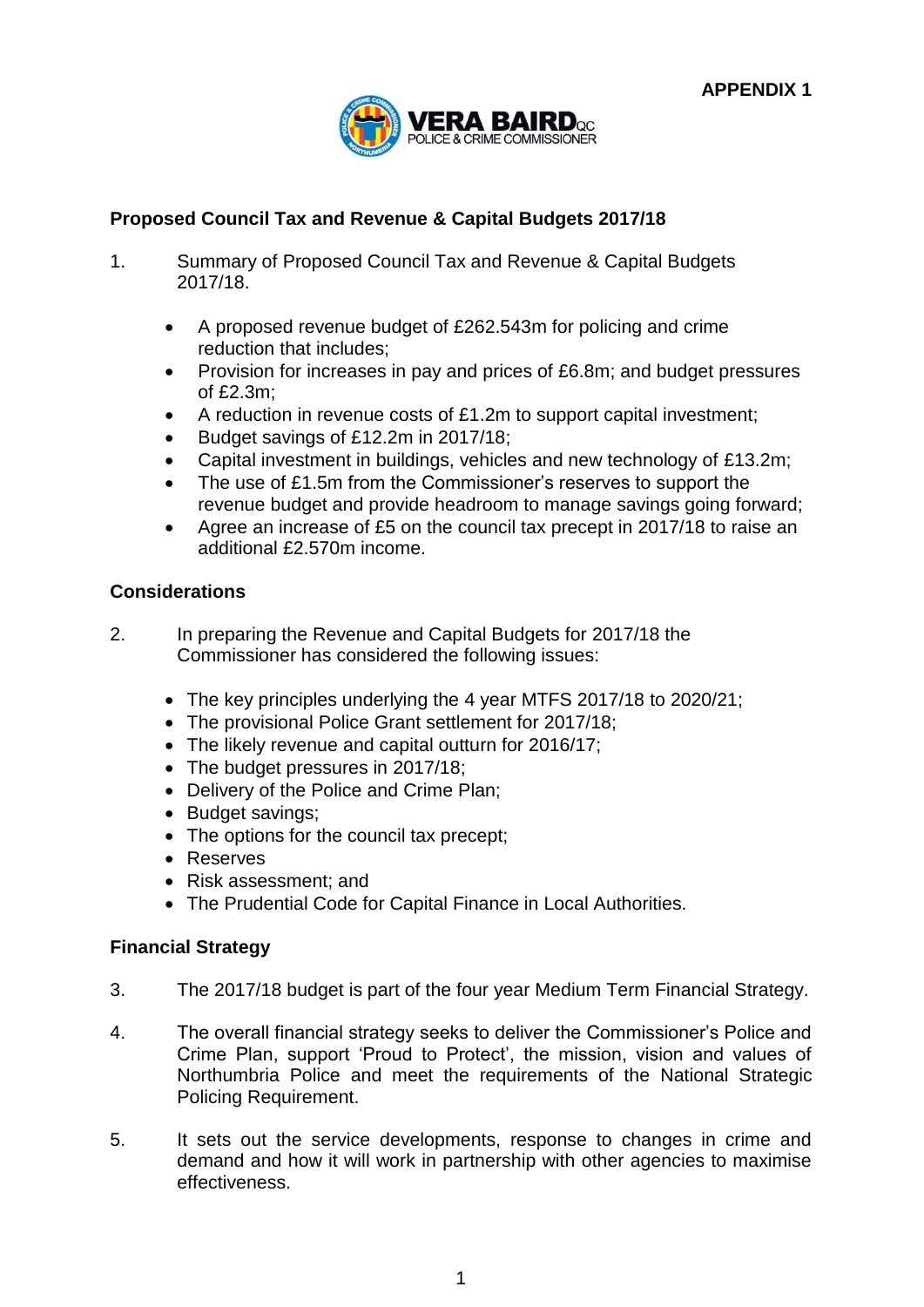6. Underpinning the 2017/18 budget and MTFS is the comprehensive workforce strategy that includes recruitment, training and development of officers and police staff whilst continuing to manage planned change through the prudent use of reserves.

# **Police Finance Settlement**

- 7. The provisional police grant settlement was published on 15 December 2016 for consultation. The final figures will be published in February 2017 and are not expected to differ.
- 8. The key headlines from the settlement are:
	- 1 year only;
	- All forces core grant cut by 1.4%;
	- Total funding protected in flat cash terms, when compared to 2015/16, providing that PCCs maximise their ability to increase the precept as provided for within the referendum principles;

# **Revenue**

- 9. Police Grant The one year provisional settlement announcement stated that no force will receive a cut to their 'spending power' which is determined as the total of grant and precept added together. However, government grant has been cut by £3.0m (1.4%) and the Home Office has made an assumption that this cut will be offset by an increase to the precept of £5 to generate an additional £1.9m of additional council tax income.
- 10. Budget Pressures including pay and price increases total £9.1m in 2017/18.
- 11. Budget Savings Plans to make £12.2m savings from:
	- Continued rationalisation of the operational estate, including maximising collaborative opportunities;
	- Comprehensive workforce plan which manages reductions whilst aligning resources with changing demand;
	- Non pay savings through centralised budget management;
	- Savings through procurement particularly within ICT and Estates;
	- Maximising income generation wherever possible, notwithstanding such opportunities being limited within the Police world.
- 12. Council Tax Precept The Governments excessiveness rules for 2017/18 mean that the ten lowest precepting PCCs including Northumbria have the flexibility to increase their precept by up to £5. All other PCC's will be capped at less than 2%. No government grants are available in 2017/18 to freeze council tax. The £5 increase is an essential income source for the 2017/18 budget and MTFS.
- 13. Reserves The prudent use of reserves along with further precept income are essential components to balance the 2017/18 budget.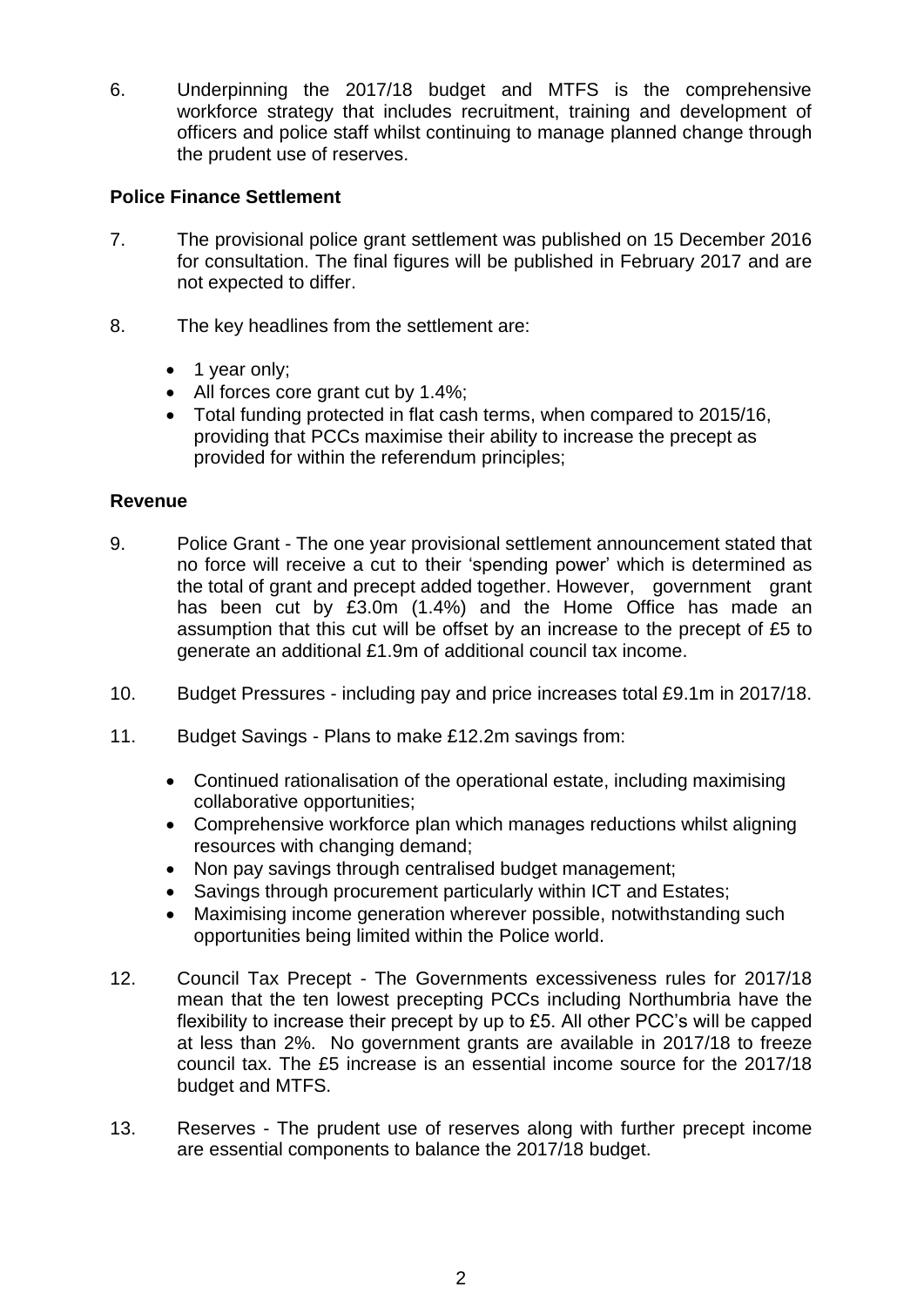# **Capital**

14. Capital expenditure of £13.192 million to be financed by a combination of government grants, capital receipts and prudential borrowing.

# **Funding Formula**

- 15. The Home Office failed to implement its proposed new funding formula for 2016/17 after a fundamental error was found in the data it was using for its calculations. The 2017/18 settlement allocation method is therefore unchanged against the approach over previous years and the last CSR period, with all forces receiving a flat rate reduction of 1.4% against the 2016/17 grant.
- 16. During 2016 the Government re-launched its review of the Police funding formula. If the Home Office decide to implement a new formula it is expected that it will be introduced from 2018/19. We await the outcome of this and will ensure that we engage to get the best outcome for Northumbria from 2018/19 onwards. Any changes to the formula will need to be considered in future strategies.

# **Capital Programme 2016/17**

17. The Commissioner has an approved revised capital budget for 2016/17 of £13.282m. The third quarter capital monitoring report outlined a revised capital estimate of £9.628m as at 31 December 2016. The reduction in the revised estimate for the year mainly reflects changes in the phasing and timing of capital schemes which will roll forward into 2017/18.

# **Capital Programme 2017/18**

18. The following table sets out a summary of the capital programme for 2017/18:

| 2017/18 Capital Programme        | £,000  |
|----------------------------------|--------|
| Major and Minor Building Schemes | 2,504  |
| Information Technology           | 7,884  |
| Vehicles and Equipment           | 2,804  |
| Total                            | 13,192 |

- 19. Key areas to note in the proposed programme are:
	- **Major and Minor Building Schemes** Estates refurbishment programme based on operational requirements, transition and relocation costs associated with the estates rationalisation programme and colocation with partner agencies.
	- **Information Technology** the force have a number of Improvement Schemes to deliver change and efficiency through transformation which includes significant investment in IT systems across several policing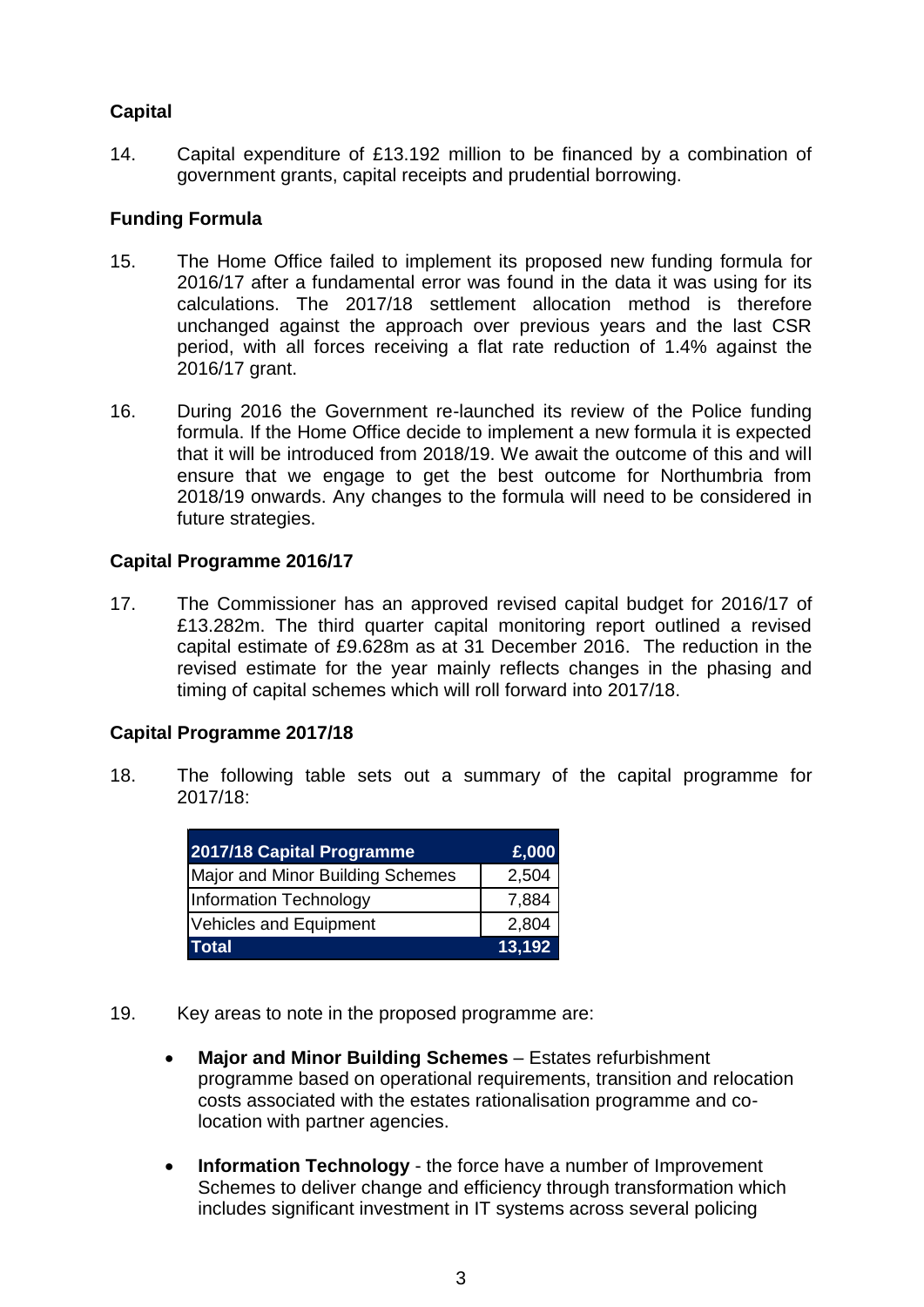areas. This includes initial costs of implementing the National Emergency Services Network (ESN) within Northumbria and the NPICCS replacement. Includes system upgrades and infrastructure changes.

 **Vehicles and Equipment** – the purchase of force vehicles under the Fleet replacement programme and equipment up-grade / refresh.

# **Revenue Budget 2016/17**

20. The Commissioner's net revenue budget for 2016/17 is £266.840m. The Quarter 3 revenue monitoring report shows a projected budget surplus of £1.188m as at 31 December 2016.

| 2016/17 Revenue Monitoring - Quarter 3 Position |                 |                |           |
|-------------------------------------------------|-----------------|----------------|-----------|
|                                                 | <b>Approved</b> | Projected      |           |
|                                                 | <b>Budget</b>   | <b>Outturn</b> | Variancel |
|                                                 | 2016/17         | 2016/17        | 2016/17   |
| <b>Group Position</b>                           | £m              | £m             | £ml       |
| <b>Chief Constable</b>                          | 256.080         | 256.080        | 01        |
| <b>Police and Crime Commissioner</b>            | 2.262           | 2.212          | (0.05)    |
| Capital Financing                               | 8.498           | 7.360          | (1.14)    |
| <b>Net Expenditure</b>                          | 266.840         | 265.652        | (1.188)   |
| <b>Central Government Grant</b>                 | (225.666)       | (225.666)      | 01        |
| <b>Council Tax Precept</b>                      | (35.482)        | (35.482)       | ΟI        |
| <b>Central Grant and Precept Total</b>          | (261.148)       | (261.148)      | 0         |
| Appropriations (to) / from reserves             | 5.692           | 4.504          |           |

- 21. Both the Chief Constable and Police and Crime Commissioner's revenue budgets are in line with the approved budget for 2016/17.
- 22. Capital financing savings on interest costs have been realised in-year mainly as a result of the base rate reduction in August 2016, following the Brexit vote. In addition, principal repayment of capital is less than the original estimate due to an under-spend against the capital programme in 2015/16.
- 23. The estimated budget surplus will allow the Commissioner to draw less than was planned from reserves in 2016/17.

| 2016/17 General Reserve - Quarter 3 Position                                          |       |       |     |  |
|---------------------------------------------------------------------------------------|-------|-------|-----|--|
| <b>Variance</b><br><b>Revised</b><br><b>Approved</b><br>2016/17<br>2016/17<br>2016/17 |       |       |     |  |
| <b>Group Position</b>                                                                 | £m    | £m    | £m  |  |
| Opening Balance (01/04/16)                                                            | 15.1  | 15.4  | 0.3 |  |
| Planned Use of Reserve                                                                | (5.7) | (4.5) | 1.2 |  |
| <b>Forecast Closing Balance (31/03/17)</b>                                            | 9.4   | 10.9  | 1.5 |  |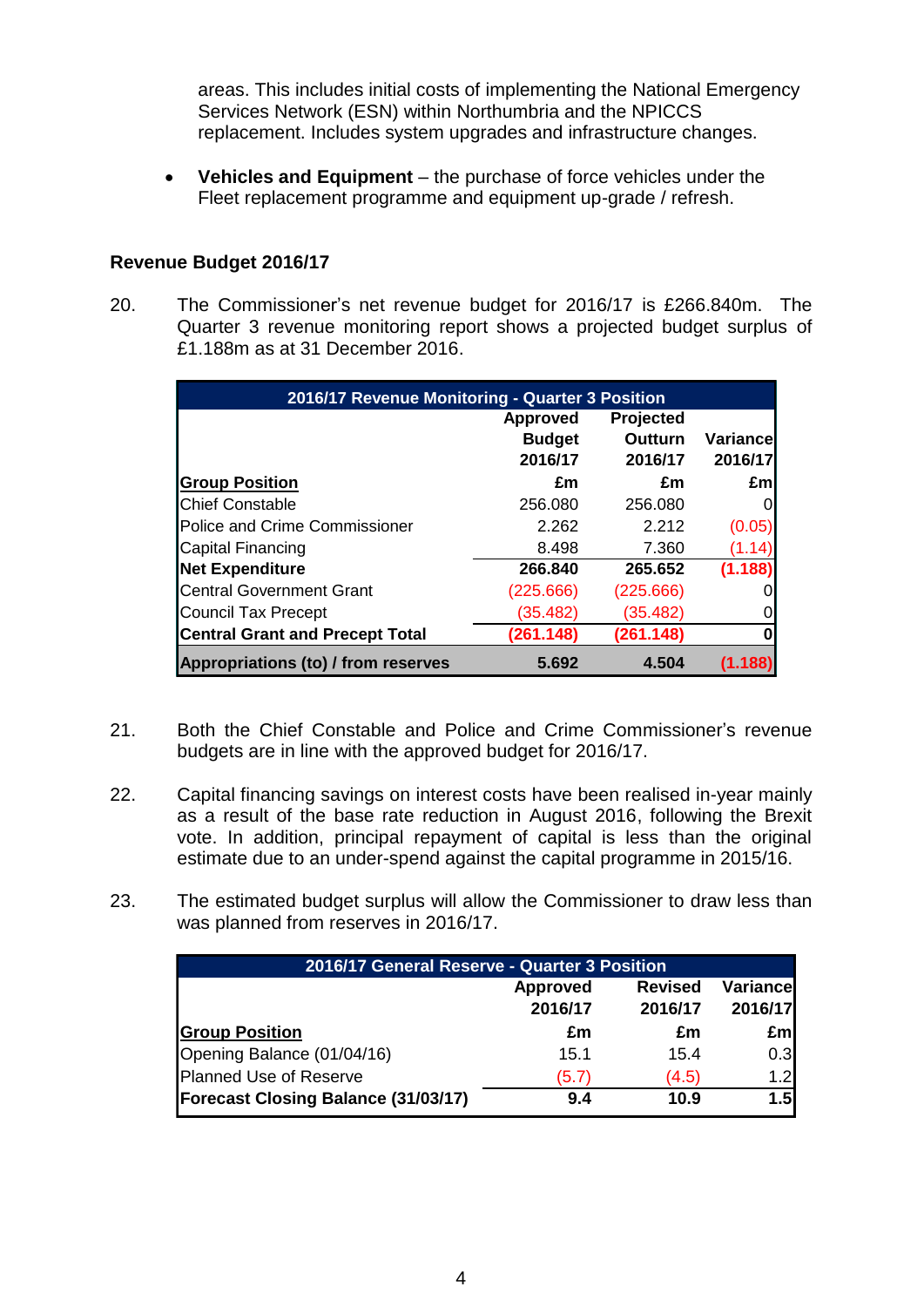### **Revenue Budget 2017/18**

- 24. For the financial year 2017/18, the proposed total net revenue budget, before the use of reserves is £262.543m.
- 25. The proposed budget includes £6.8m in relation to pay and price increases including the 1% pay award for officers and staff; an increase in relation to Employer Pension contributions as a result of the triennial revaluation of the Local Government Pension Scheme; the Insurance Tax increase and other inflation costs associated with rates, rents, utilities and force contracts.
- 26. Budget pressures of £2.3m have also been incorporated which include the cost of the new Apprenticeship Levy from April 2017, ICT revenue costs associated with capital schemes and other pressures.

### **Budget Savings**

27. Force budget savings in 2017/18 of £12.2m have been identified including £4.1m of non-pay savings and £8.1m relating to workforce changes.

### **Budget Summary – 2017/18**

28. A summary of the proposed 2017/18 Revenue Budget is set out below:

| 2017/18 Revenue Budget        |                 |                 |                  |                 |  |
|-------------------------------|-----------------|-----------------|------------------|-----------------|--|
|                               | Original        | <b>Revised</b>  | <b>Projected</b> | <b>Original</b> |  |
|                               | <b>Estimate</b> | <b>Estimate</b> | <b>Outturn</b>   | <b>Estimate</b> |  |
| <b>Revenue Budget</b>         | 2016/17         | 2016/17         | 2016/17          | 2017/18         |  |
|                               | £m              | £m              | £m               | Em              |  |
| <b>Chief Constable</b>        | 256.080         | 256.080         | 256.080          | 252.943         |  |
| Police and Crime Commissioner | 2.262           | 2.262           | 2.212            | 2.262           |  |
| <b>Capital Financing</b>      | 8.498           | 8.498           | 7.360            | 7.338           |  |
| Net Revenue Expenditure       | 266.840         | 266.840         | 265.652          | 262.543         |  |

29. The budget for the Chief Constable provides for all the day to day operational policing. The budget for the Police and Crime Commissioner primarily includes the OPCC running costs and the Commissioner's Fund. The Capital Financing budget comprises the revenue provision for repayment of borrowing, interest costs and investment income.

# **Council Tax Options**

- 30. The Localism Act 2011 introduced a power for the Secretary of State for Communities and Local Government to issue principles that define what should be considered excessive Council Tax, including proposed limits. From 2013 onwards, any PCC that wishes to raise its council tax above the limits that apply to them will have to hold a referendum.
- 31. The excessiveness limit for 2017/18 remains at 2% in line with 2016/17 which means that the precept can be increased to a maximum of 1.99% without the requirement to hold a referendum. The additional flexibility offered in 2016/17 to the lower quartile (10 lowest precepting PCCs) also remains in place for 2017/18. The 10 PCCs in the lower quartile can increase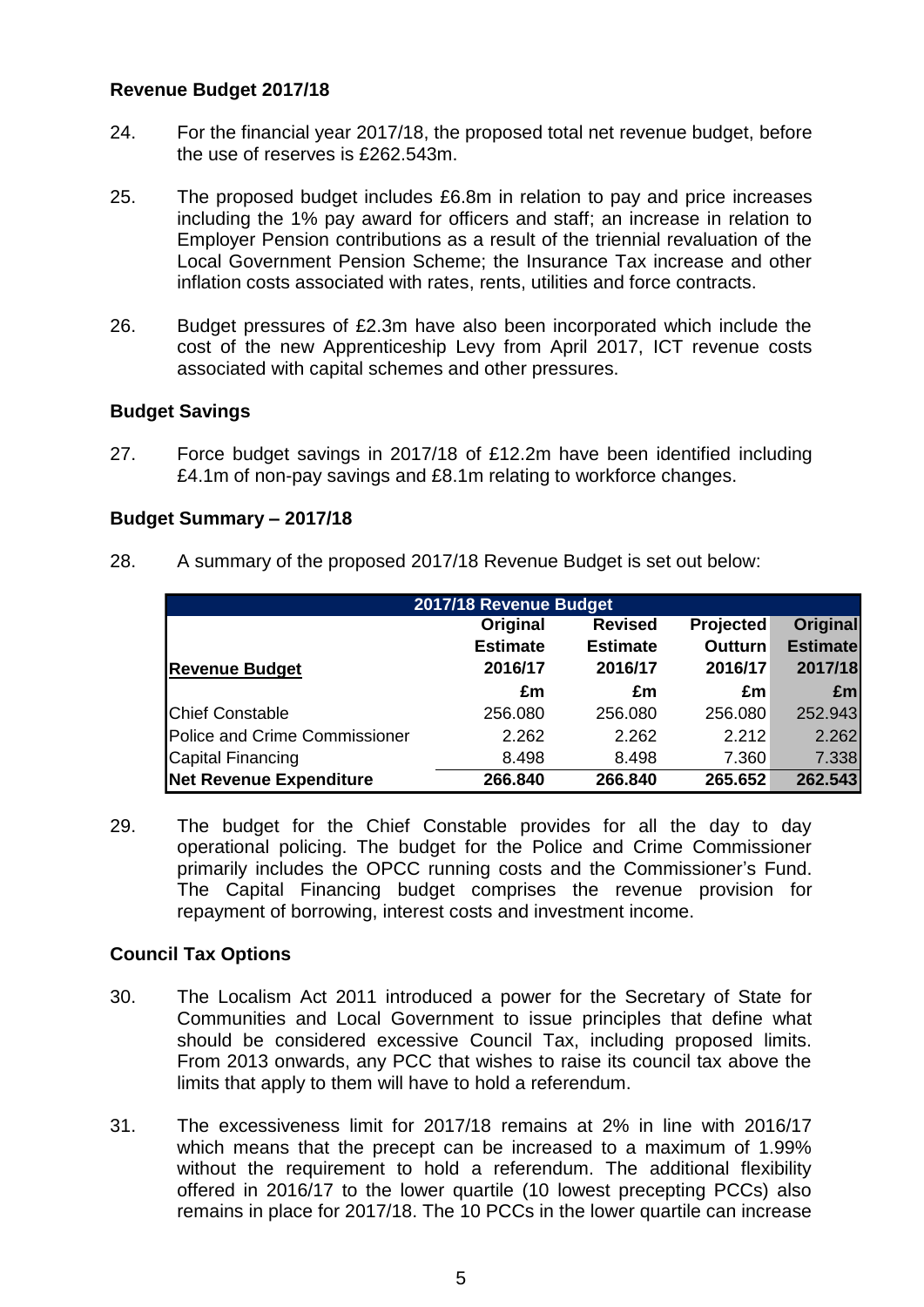the precept by up to £5 p/year per Band D household. This option is available to Northumbria as it has the lowest precept of all forces in England and Wales.

- 32. The 2017/18 settlement assumes that PCCs in England increase their precept to the maximum referendum limit in 2017/18 and that tax base growth is 0.5% across England and Wales. The Home Office stated that for Northumbria this would generate additional precept income of £1.9m.
- 33. During 2016/17 the council tax base in the Northumbria force area increased by an average 1.90% to 381,547 (Band D equivalent). This is 1.40 percentage points higher than the Home Office assumption of 0.5% growth and will raise a further £0.670m.
- 34. The proposal is to increase the Band D precept by £5 p/year to raise an additional £2.570m over 2017/18.
- 35. The anticipated receipts of £37.518m from the precept are included in the MTFS that sets out the main assumptions and provides further detail to demonstrate that this decision provides affordability over the medium term.
- 36. In addition all six billing authorities will pay a collection fund surplus in 2017/18 which will deliver a total of £0.872m.

### **Reserves**

- 37. The Commissioner's reserves policy is set out in the MTFS and is subject to regular review.
- 38. A full analysis of the Commissioner's revenue reserves and their planned use in 2017/18 taking into account the proposals outlined is set out below.

|                                      | <b>Estimated</b> |                 | <b>Planned Estimated</b> |
|--------------------------------------|------------------|-----------------|--------------------------|
|                                      | at 31            | use of          | at 31                    |
|                                      | <b>March</b>     | <b>Reserves</b> | <b>March</b>             |
| <b>Revenue Reserves</b>              | 2017             | 2017/18         | 2017                     |
|                                      | £m               | £m              | £m                       |
| <b>IEarmarked Reserves</b>           |                  |                 |                          |
| Insurance Reserve                    | 3.0              | 0.0             | 3.0                      |
| <b>Workforce Development Reserve</b> | 1.3              | 0.0             | 1.3                      |
| <b>External Funding Reserve</b>      | 0.1              | 0.0             | 0.1                      |
| <b>Total Earmarked Reserves</b>      | 4.4              | 0.0             | 4.4                      |
| <b>General Reserves</b>              | 10.9             | (1.5)           | 9.4                      |
| <b>Total Reserves</b>                | 15.3             | (1.5)           | 13.8                     |

39. The MTFS sets out the Commissioner's reserves strategy which is to maintain the general reserve at a minimum of 2%. As at 31 March 2018 the balance is estimated to be £9.4m which equates to 3.6%.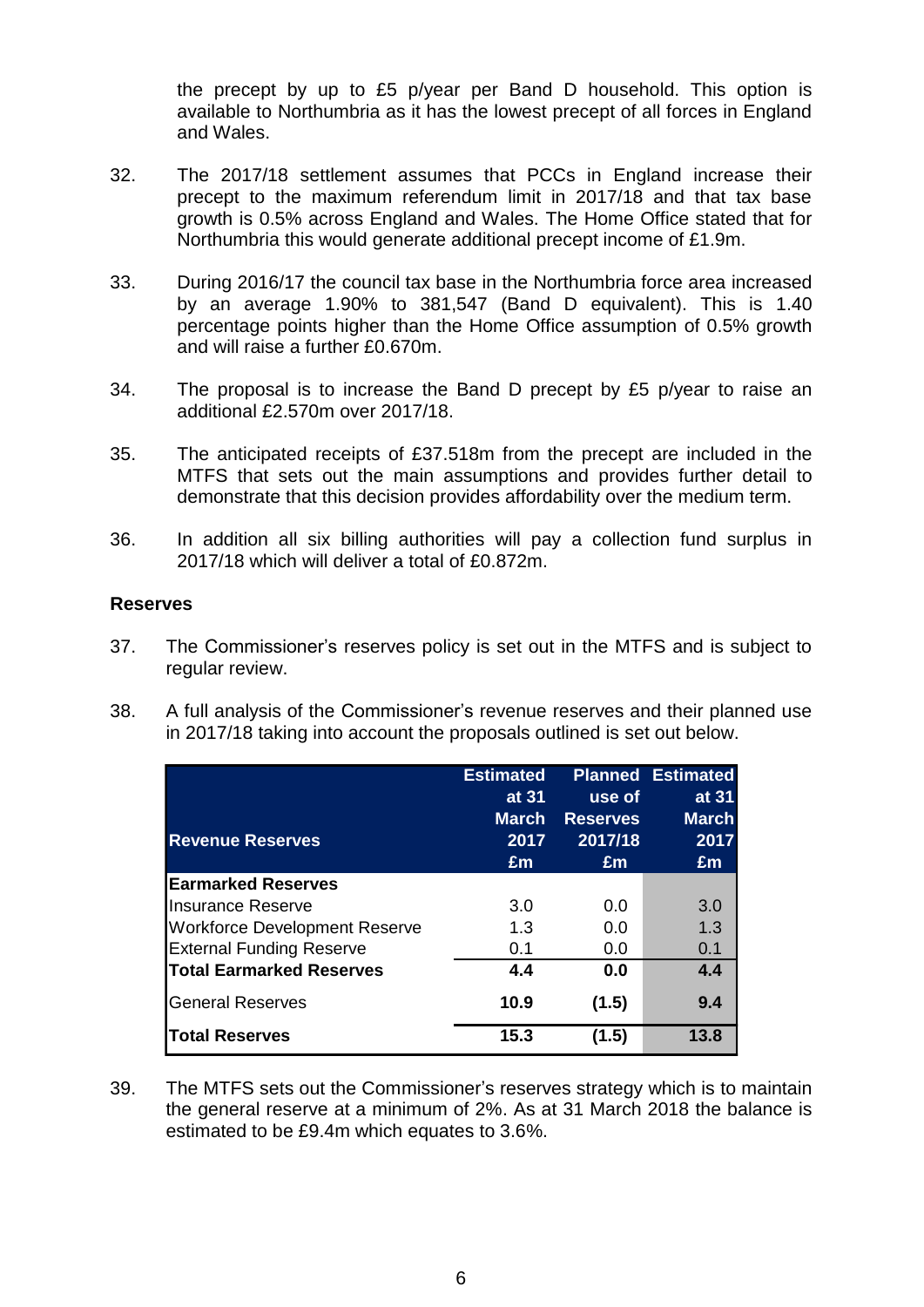# **Adequacy of Reserves and Robustness of Budget Estimates**

- 40. The Local Government Act 2003 requires the Joint Chief Finance Officer to undertake an assessment of the robustness of the budget estimates and the adequacy of reserves.
- 41. The budget and MTFS allows the Commissioner to consider the prudent use of reserves in the context of the future spending pressures and risks arising from potential changes to the funding formula without having a detrimental effect on policing.
- 42. In assessing the robustness of the budget, the Joint Chief Finance Officer has considered the following issues:
	- The general financial standing of the Police and Crime Commissioner;
	- The underlying budget assumptions, including an assessment of the estimates for pay and price increases;
	- A risk assessment of expenditure and income estimates;
	- The future budget pressures identified in the MTFS;
	- The adequacy of the budget monitoring and financial reporting arrangements:
	- The adequacy of the Commissioner's governance arrangements and internal control system;
	- The adequacy of general reserves to cover any potential financial risks faced by the Commissioner;
	- The impact of funding cuts and the uncertainty around the levels of grant support beyond 2017/18.
- 43. At 31 March 2017, the Commissioner's General Reserve is estimated at £10.9m (4.1% of revenue expenditure), in addition to other reserves which are earmarked for specific purposes. The Commissioner's reserves policy will result in a General Reserve of £9.3m (3.6% of revenue expenditure) by the end of 2020/21. In estimating the level of reserves the Joint Chief Finance Officer has taken account of known commitments and the financial risks faced by the Commissioner which could impact on the level of reserves over the MTFS period.
- 44. The Joint Chief Finance Officer confirms that, after taking account of these issues, the revenue and capital estimates contained in this report are considered robust and that the level of reserves proposed in the review set out earlier is considered adequate to cover the financial risks faced by the Commissioner in 2017/18.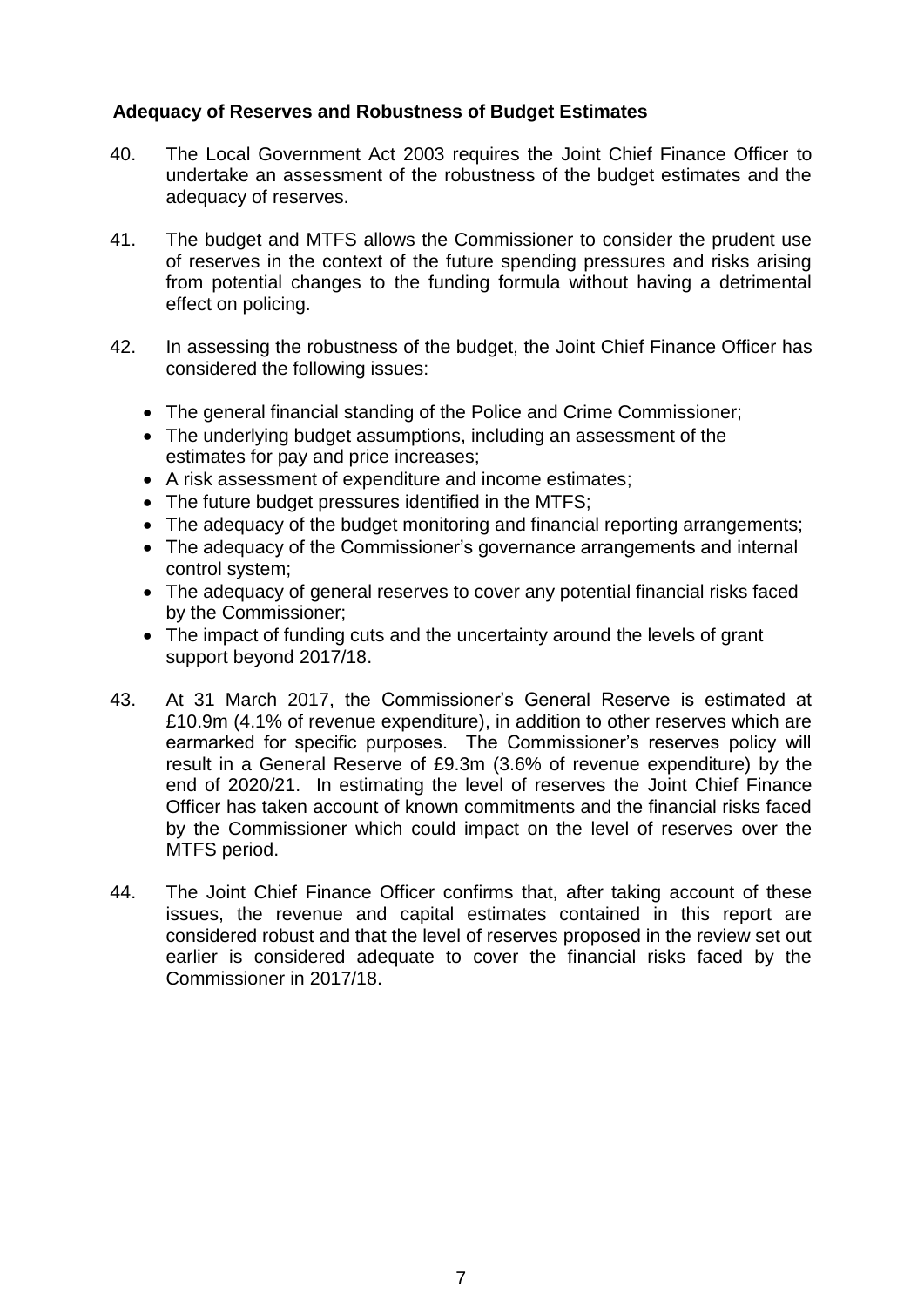# **Council Tax Requirement**

45. The Localism Act requires the Commissioner to set a Council Tax Requirement. The calculation of the Council Tax Requirement, based on the proposed revenue budget and contribution from reserves is set out below:

|                                                |         | £m      |
|------------------------------------------------|---------|---------|
| <b>Total Revenue Expenditure</b>               |         | 262.543 |
| <b>Less</b> Appropriations from Reserves       |         | 1.529   |
| <b>Budget Requirement</b>                      |         | 261.014 |
|                                                |         |         |
| <u>Less</u>                                    |         |         |
| Police Grant                                   | 108.588 |         |
| <b>Ex-DCLG Grant</b>                           | 105.868 |         |
| Localised Council Tax Support Grant            | 6.867   |         |
| Council Tax Freeze Grant 11/12                 | 0.912   |         |
| Council Tax Freeze Grant 14/15                 | 0.389   |         |
|                                                |         | 222.624 |
|                                                |         |         |
| Balance to be raised locally                   |         | 38.390  |
| Less estimated net surplus on collection funds |         | 0.872   |
| <b>Council Tax Requirement</b>                 |         | 37.518  |

- 46. The proportion of collection funds' net surplus due to Northumbria Police from its constituent billing authorities is £0.872m for 2017/18 (£0.535m in 2016/17).
- 47. The notified Council Tax base figure is 381,547 which is an increase of 7,097 over the previous year (1.90%).

# **The Prudential Code for Capital Finance in Local Authorities**

- 48. The CIPFA Prudential Code is a professional code of practice to support local authorities in taking decisions relating to capital investment in fixed assets. Local authorities, including Police and Crime Commissioners and Fire Authorities, are required to have regard to the Code under Part 1 of the Local Government Act 2003. The basic principle of the system is that local authorities will be free to invest so long as their capital spending plans are affordable, sustainable and prudent.
- 49. In order to demonstrate that they have fulfilled the objectives of the Code, authorities must produce a range of key Prudential Indicators. The Code does not suggest indicative limits or ratios for these indicators, which are designed to support and record local decision making, and are not intended to be used for comparative purposes.
- 50. These key indicators can be split into two broad categories, affordability indicators and prudence indicators. Affordability indicators concentrate upon the level of capital investment over the period 2017/18 to 2020/21. Prudential indicators concentrate on the level and composition of external debt, and are therefore very closely linked to the Commissioner's Treasury Management Strategy.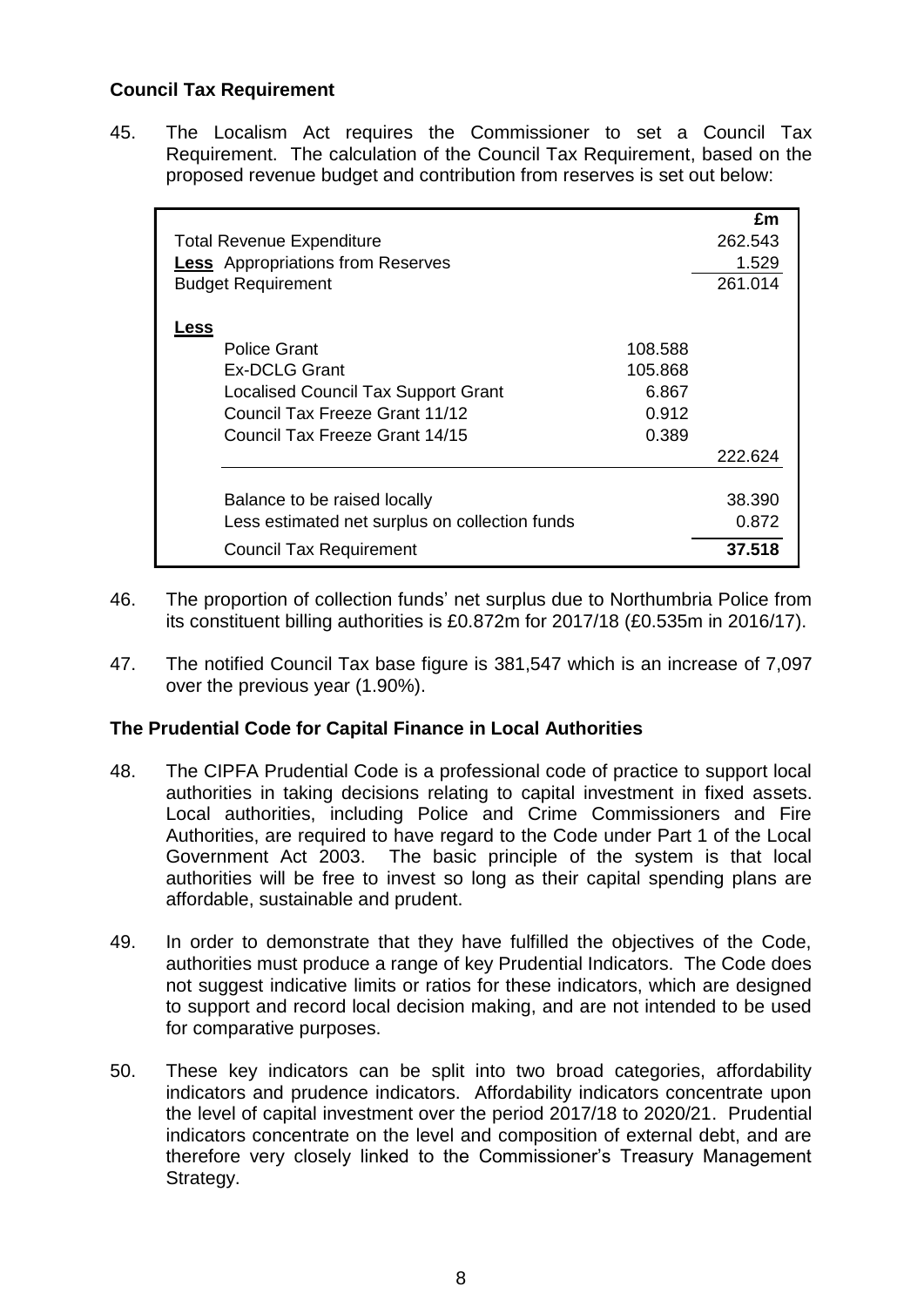51. The Commissioner's proposed Prudential Indicators are shown at Appendix A to this report.

# **Minimum Revenue Provision**

52. Regulations came into effect from March 2008 with regard to preparing an Annual MRP Statement. MRP is the amount that needs to be set aside to reflect the depreciation of capital assets. There are no proposed changes to the method used to calculate MRP and the Annual MRP statement for 2017/18 is attached at Appendix B.

# **Financial Considerations**

53. Financial implications are considered throughout the report.

# **Risk Management**

54. Associated risks have been considered and recorded as appropriate and are set out in Appendix C

# **Recommendations (Proposed)**

- 1. The Commissioner is requested to:
	- I. Approve the capital programme and authorise the Joint Chief Finance Officer (Treasurer) to undertake the appropriate financing;
	- II. Approve the revenue budget;
	- III. Agree the review of the reserves policy; and
	- IV. Note the recommendations of the Joint Chief Finance Officer (Treasurer) in respect of the robustness of the budget and the adequacy of reserves.
- 2. Note the Council Tax Base of 381,547 for the year 2017/18 as notified by the billing authorities within Tyne and Wear and Northumberland (item T in the formula in Section 42B of the Local Government Finance Act 1992, as amended).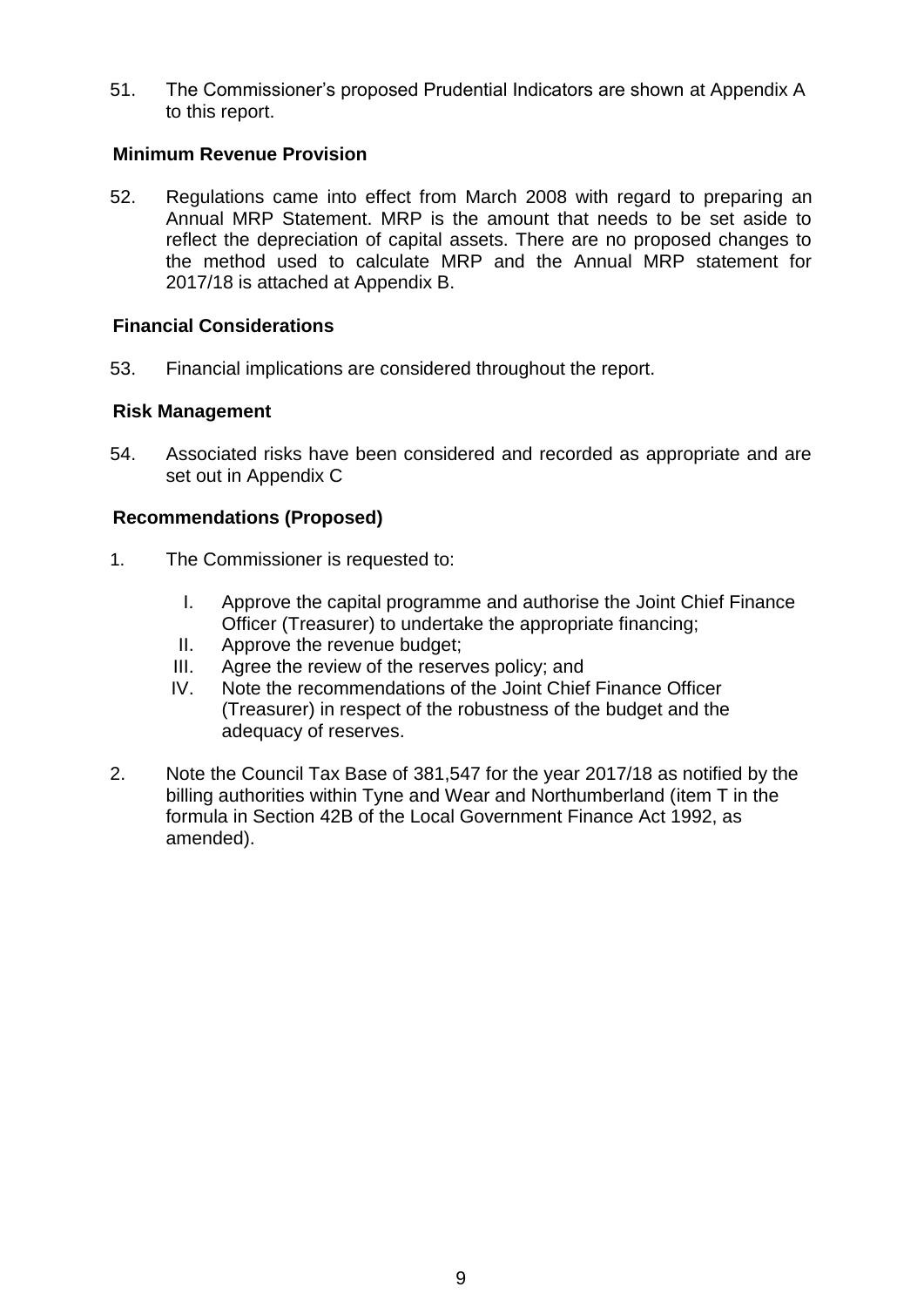| 3.  | Approve the following amounts for the year 2017/18 in accordance with<br>Sections 42A, 42B and 45 to 47 of the Local Government Finance Act 1992,<br>as amended:- |                                      |                                                                                                                                                                                                                                                                                                           |  |  |
|-----|-------------------------------------------------------------------------------------------------------------------------------------------------------------------|--------------------------------------|-----------------------------------------------------------------------------------------------------------------------------------------------------------------------------------------------------------------------------------------------------------------------------------------------------------|--|--|
| (a) | £274.628m                                                                                                                                                         |                                      | being the aggregate of the amounts which the<br>Police and Crime Commissioner estimates for the<br>items set out in Section 42A (2) (a) to (d) of the<br>Act;                                                                                                                                             |  |  |
| (b) | £237.110m                                                                                                                                                         |                                      | being the aggregate of the amounts which the<br>Police and Crime Commissioner estimates for the<br>items set out in Section 42A (3) (a) to (b)<br>adjusted for the item set out in S42A (10) of the<br>Act;                                                                                               |  |  |
| (c) | £37.518m                                                                                                                                                          |                                      | being the amount by which the aggregate at (a)<br>above exceeds the aggregate at (b) above,<br>calculated by the Police and Crime<br>Commissioner in accordance with Section 42A<br>(4) of the Act, as it's Council Tax Requirement for<br>the year (item R in the formula is Section 42B of<br>the Act); |  |  |
| (d) | £98.33                                                                                                                                                            |                                      | being the amount at (c) above (item R) divided by<br>the amount noted in Recommendation 2 above<br>(item T), calculated by the Police and Crime<br>Commissioner in accordance with Section 42B<br>(1) of the Act, as the basic amount of it's Council<br>Tax for the year;                                |  |  |
| (e) | <b>Valuation bands</b>                                                                                                                                            |                                      |                                                                                                                                                                                                                                                                                                           |  |  |
|     | A<br>B<br>C<br>D                                                                                                                                                  | £65.55<br>£76.48<br>£87.40<br>£98.33 | being the amounts given by multiplying the<br>amount of (d) above by the number which, in the<br>proportion set out in Section 5 (1) of the Act, is<br>applicable to dwellings listed in a particular                                                                                                     |  |  |

4 Resolve that under Section 52ZB of the Local Government Finance Act, the Commissioner's relevant basic amount of Council Tax for 2017/18 is not excessive in accordance with the principles determined under Section 52ZC (1) of the Act for 2017/18.

valuation band divided by the number which in that proportion is applicable to dwellings listed in valuation band D, calculated by the Police and Crime Commissioner in accordance with Section 47 (1) of the Act, as the amounts to be taken into account for the year in respect of the categories of dwelling listed in different valuation bands.

E £120.18 F £142.03 G £163.88 H £196.66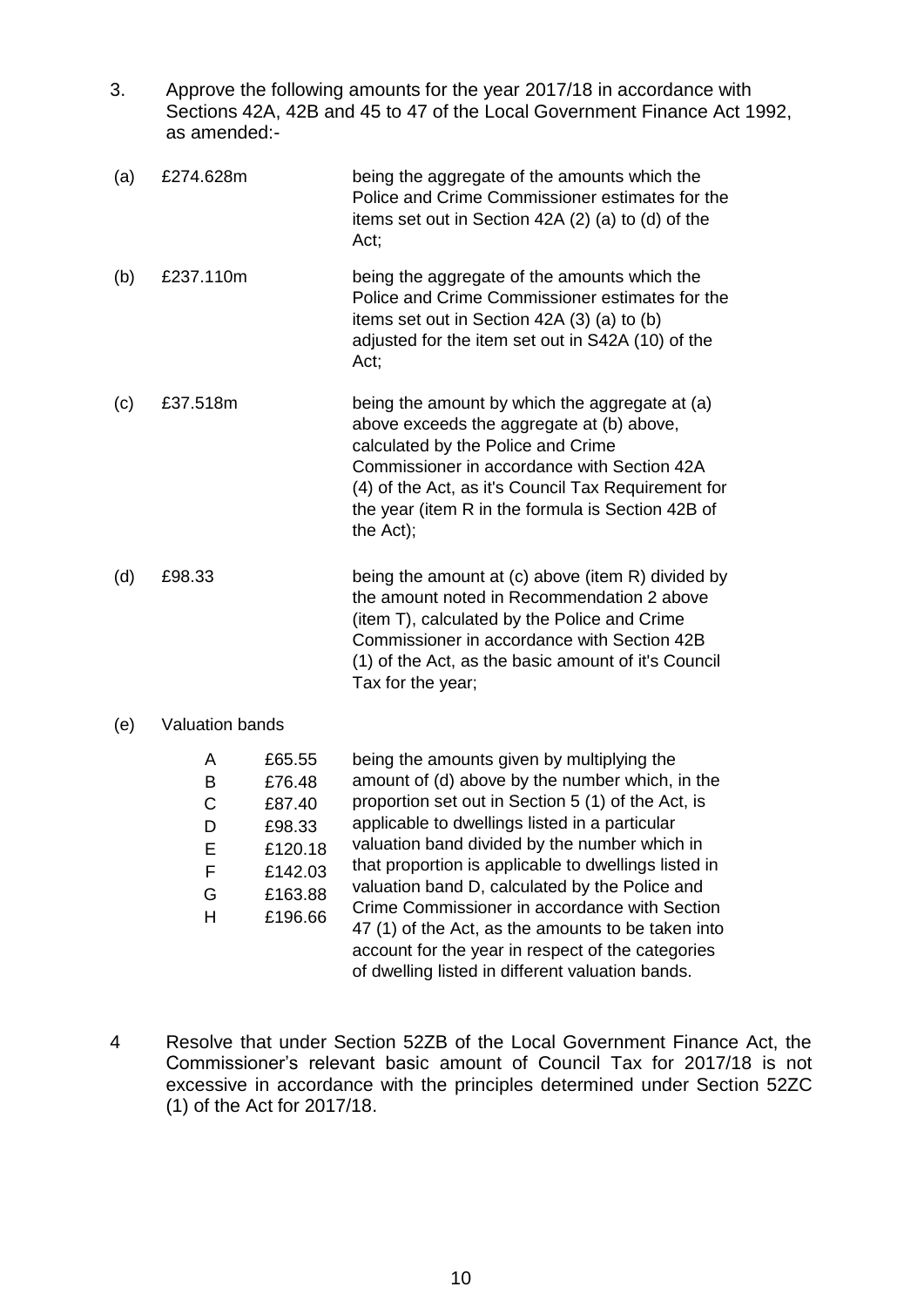- 5 Resolve that in accordance with Section 40 of the Local Government Finance Act 1992, as amended, the billing authorities within the area of this authority be issued with precepts in the amount of £37,517,507 for the financial year beginning 1 April 2017, the amount of the retrospective precepts to be issued to each billing authority's area in accordance with the Sections 42A, 42B and 45 to 48 of the 1992 Act, as amended.
- 6 Approve the Prudential Indicators as outlined in Appendix A to this report.
- 7 Accept the recommendation of the Joint Chief Finance Officer (Treasurer) for the method of calculating MRP for 2017/18 as set out in the Annual MRP statement at Appendix B to this report.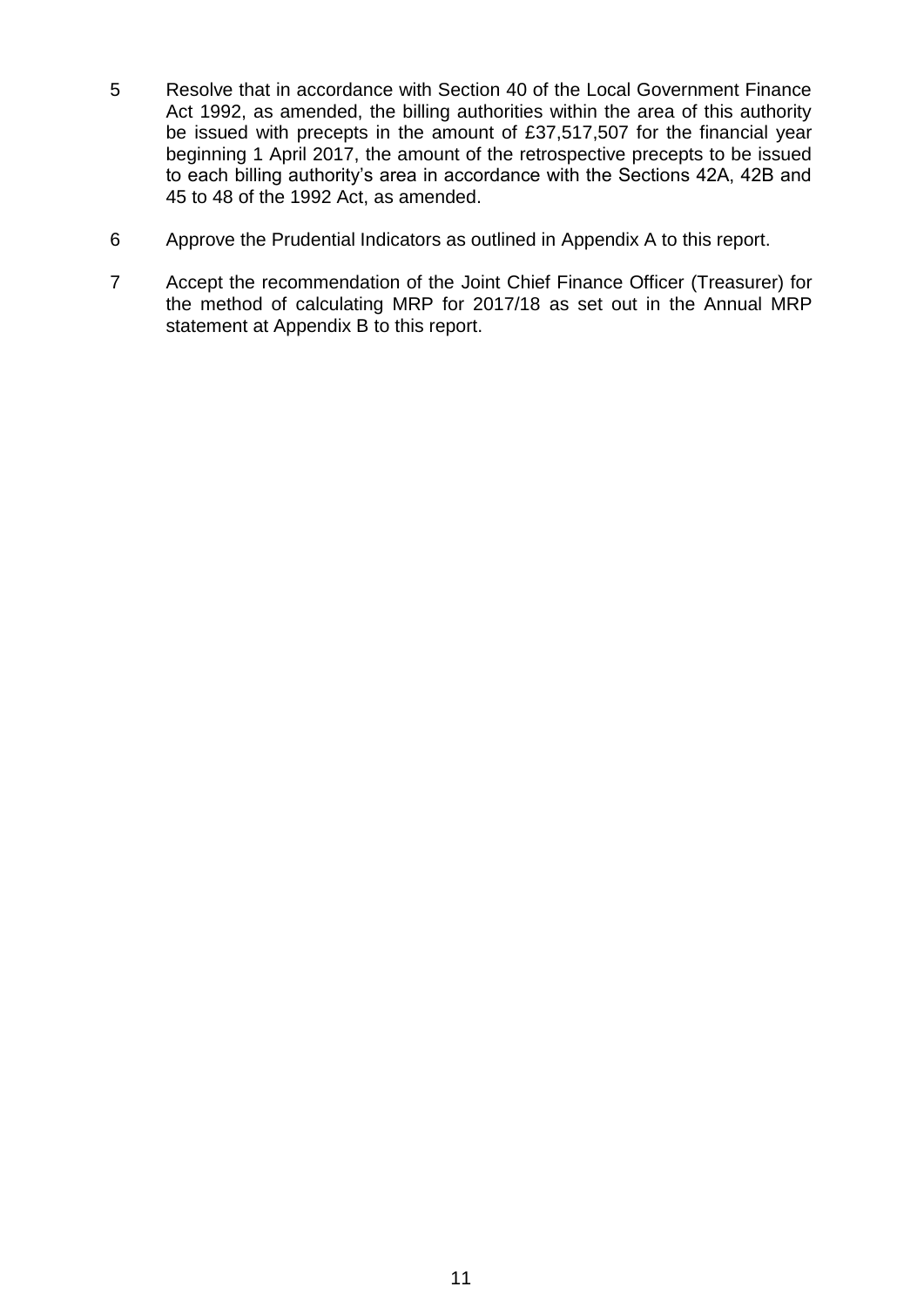# **Prudential Indicators**

In line with the requirements of the CIPFA Prudential Code for Capital Finance, the various indicators that inform whether capital investment plans are affordable, prudent and sustainable, are set out below.

### **Authorised Limit for External Debt**

There are two limits on external debt: the 'Operational Boundary' and the 'Authorised Limit'. Both are consistent with the current commitments, existing plans and the proposals in the budget report for capital expenditure and financing, and with approved treasury management policy statement and practices.

**Authorised Limit** – this represents a limit beyond which external debt is prohibited. It reflects the level of external debt which, while not desired, could be afforded in the short term, but is not sustainable in the longer term.

**Operational Boundary** – this is the limit beyond which external debt is not normally expected to exceed. In most cases this would be a similar figure to the Capital Financing Requirement (CFR), but may be lower or higher depending on the levels of actual debt.

The key difference between the two limits is that the Authorised Limit cannot be breached without prior approval of the PCC. It therefore includes more headroom to take account of eventualities such as delays in generating capital receipts, forward borrowing to take advantage of attractive interest rates, use of borrowing in place of operational leasing, "invest to save" projects, occasional short term borrowing to cover temporary revenue cash flow shortfalls, as well as an assessment of risks involved in managing cash flows. The Operational Boundary is a more realistic indicator of the likely position.

| <b>Authorised Limit For External Debt</b>                                |         |         |         |         |  |  |  |
|--------------------------------------------------------------------------|---------|---------|---------|---------|--|--|--|
| 2017/18<br>2018/19<br>2019/20<br>2020/21<br>£000<br>£000<br>£000<br>£000 |         |         |         |         |  |  |  |
| <b>Borrowing</b>                                                         | 170,000 | 175,000 | 170,000 | 165,000 |  |  |  |
| Other Long Term<br><b>Liabilities</b>                                    | 0       |         |         |         |  |  |  |
| <b>Total</b>                                                             | 170,000 | 175,000 | 170,000 | 165,000 |  |  |  |

| <b>Operational Boundary For External Debt</b>                            |         |         |         |         |  |  |
|--------------------------------------------------------------------------|---------|---------|---------|---------|--|--|
| 2017/18<br>2018/19<br>2019/20<br>2020/21<br>£000<br>£000<br>£000<br>£000 |         |         |         |         |  |  |
| <b>Borrowing</b>                                                         | 145,000 | 150,000 | 145,000 | 140,000 |  |  |
| Other Long Term<br>Liabilities                                           | 0       | 0       |         |         |  |  |
| <b>Total</b>                                                             | 145,000 | 150,000 | 145,000 | 140,000 |  |  |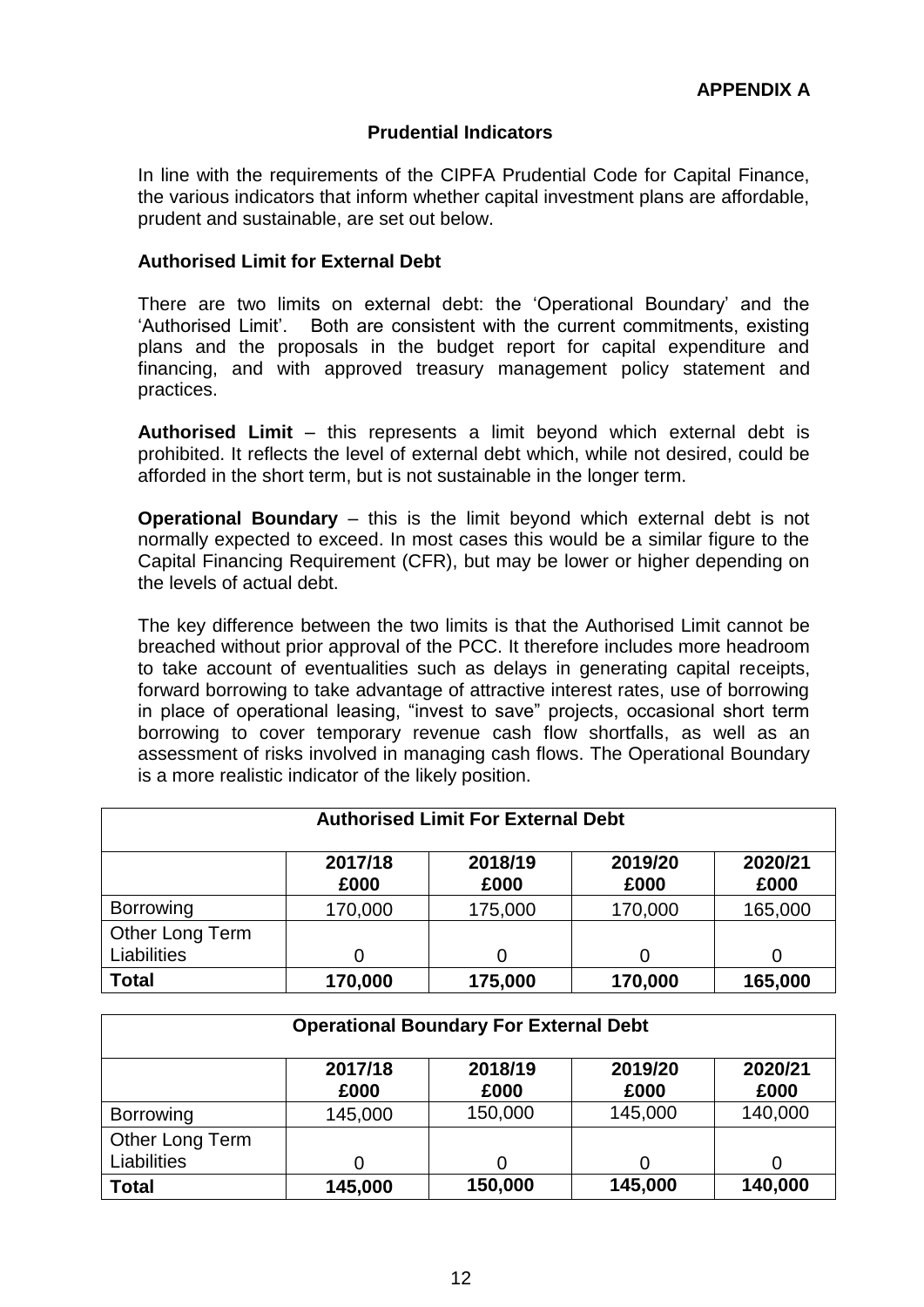The latest forecast for external debt indicates that it will be within both the authorised borrowing limit and the operational boundary set to 2020/21. The maturity structure of debt is within the indicators set.

# **Upper Limit on Fixed and Variable Interest Rates Exposures**

The setting of upper and lower limits on fixed and variable interest rate exposure has the effect of creating ranges within which a Commissioner will limit its exposure to both fixed and variable interest rate movements. It provides a single point of control over the overall interest obligations on a net basis. Indicators are set by considering as many borrowing and investment scenarios as possible, providing a framework that the Commissioner can work within.

**Upper limits on variable interest rate exposure** – this identifies a maximum limit for variable interest rates based upon the debt position net of investments.

| <b>Upper Limit On Fixed And Variable Interest Rates Exposure</b> |                 |                 |                 |                 |
|------------------------------------------------------------------|-----------------|-----------------|-----------------|-----------------|
|                                                                  | 2017/18<br>£000 | 2018/19<br>£000 | 2019/20<br>£000 | 2020/21<br>£000 |
| <b>Fixed rate:</b>                                               |                 |                 |                 |                 |
| <b>Upper</b>                                                     | 129,465         | 110,885         | 105,969         | 97,969          |
| Lower                                                            | (13, 561)       | (24, 719)       | (29, 128)       | (28, 628)       |
| Variable rate:                                                   |                 |                 |                 |                 |
| <b>Upper</b>                                                     | 9,446           | 6,689           | 6,097           | 5,597           |
| Lower                                                            | (20,000)        | (20,000)        | (20,000)        | (20,000)        |

**Upper limits on fixed interest rate exposure** – this is similar to the previous indicator and covers a maximum limit on fixed interest rates.

# **Upper and Lower Limits for the Maturity Structure Of Borrowing**

The upper and lower limits for the maturity structure of borrowing are calculated to provide a framework within which the Commissioner can manage the maturity of new and existing borrowing to ensure that debt repayments are affordable in coming years.

**Maturity structure of borrowing** – these gross limits are set to reduce the Commissioner's exposure to large fixed rate sums falling due for refinancing, and are required for upper and lower limits.

| <b>Upper And Lower Limits For The Maturity Structure Of Borrowing</b> |                    |                    |  |  |
|-----------------------------------------------------------------------|--------------------|--------------------|--|--|
|                                                                       | <b>Upper Limit</b> | <b>Lower Limit</b> |  |  |
| Under 12 months                                                       | 70%                | 0%                 |  |  |
| 12 months and within 24 months                                        | 60%                | $0\%$              |  |  |
| 24 months and within 5 years                                          | 60%                | $0\%$              |  |  |
| 5 years and within 10 years                                           | 65%                | $0\%$              |  |  |
| 10 years and above                                                    | 80%                | 0%                 |  |  |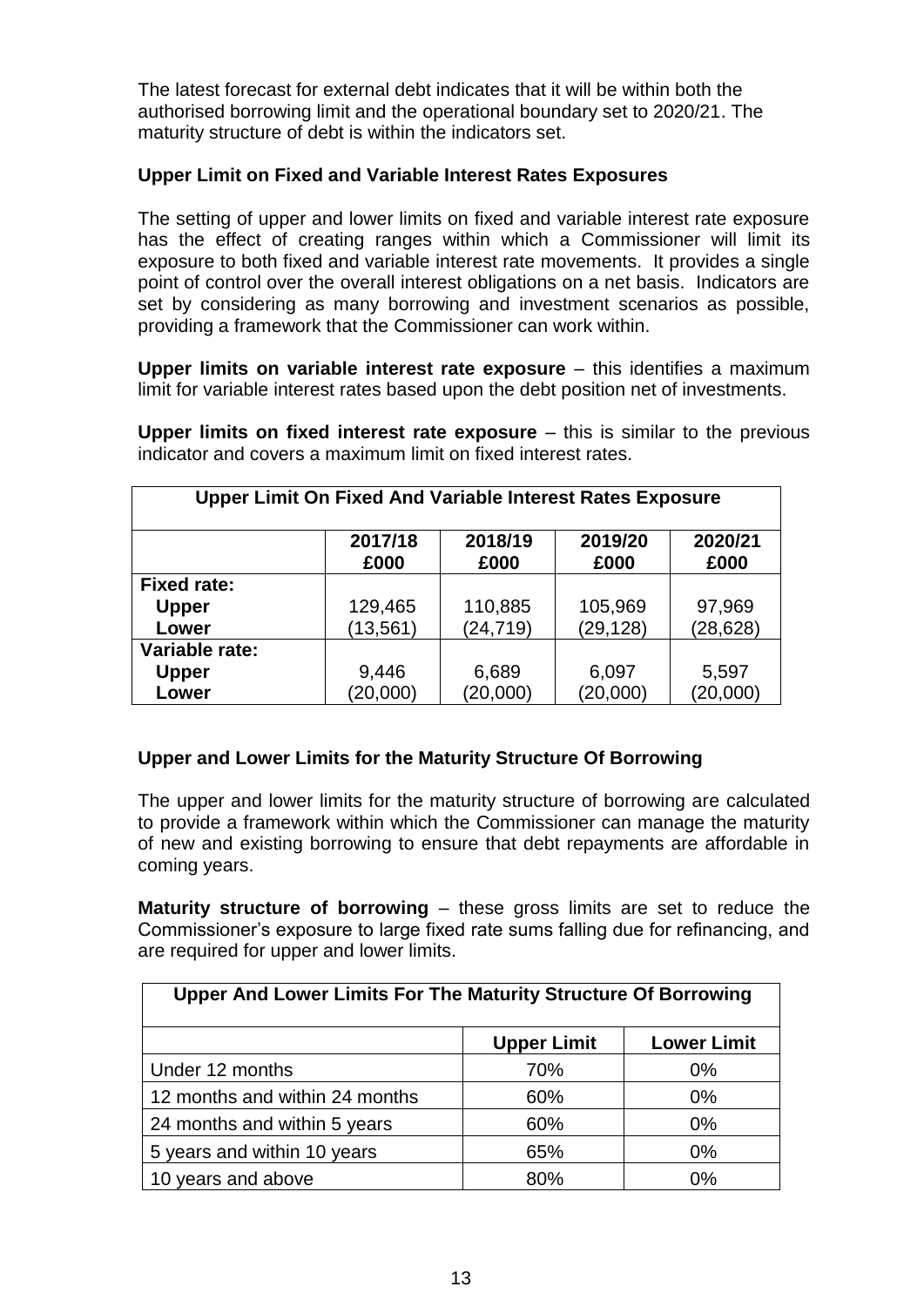# **Upper Limit on Amounts Invested Beyond 364 Days**

The purpose of the upper limit on amounts invested beyond 364 days is for the Commissioner to contain the exposure to the possibility of loss that might arise as a result of having to seek early repayment or redemption of principal sums invested.

| <b>Upper Limit On Amounts Invested Beyond 364 Days</b> |                 |                 |                 |                 |
|--------------------------------------------------------|-----------------|-----------------|-----------------|-----------------|
|                                                        | 2017/18<br>£000 | 2018/19<br>£000 | 2019/20<br>£000 | 2020/21<br>£000 |
| <b>Investments</b>                                     | 15,000          | 15,000          | 15,000          | 15,000          |

# **Gross Debt and Capital Financing Requirement (CFR)**

| <b>Gross Debt and CFR</b>                              | 2017/18<br>£,000 | 2018/19<br>£,000 | 2019/20<br>£,000 | 2020/21<br>£,000 |
|--------------------------------------------------------|------------------|------------------|------------------|------------------|
| Forecast Borrowing as at 31<br>March                   | 101,885          | 104,969          | 100,969          | 97,969           |
| <b>Capital Financing</b><br>Requirement as at 31 March | 102,244          | 106,520          | 103,064          | 100,179          |
| Amount of borrowing (over) /<br>under CFR              | 359              | 1,551            | 2,095            | 2,210            |

Forecast borrowing is within the CFR estimates for 2017/18 to 2020/21.

# **Affordability**

The impact of the capital programme on the revenue budget is shown in the table below**.**

|                                                   | 2017/18<br>Estimate | 2018/19<br>Estimate | 2019/20<br>Estimate | 2020/21<br>Estimate |
|---------------------------------------------------|---------------------|---------------------|---------------------|---------------------|
| <b>Revenue Budget</b>                             | £262.5m             | £260.6m             | £258.5m             | £259.5m             |
| Capital Expenditure                               | £13.192m            | £22.436m            | £8.244m             | £5.621m             |
| Capital Financing Requirement                     | £102.244m           | £106.520m           | £103.064m           | £100.179m           |
| Interest Cost                                     | £3.128m             | £2.942m             | £2.909m             | £2.892m             |
| Ratio of financing costs to net<br>revenue stream | 1.19%               | 1.13%               | 1.13%               | 1.11%               |
| Cost per Band D Council Tax<br>property           | £8.20               | £7.67               | £7.55               | £7.47               |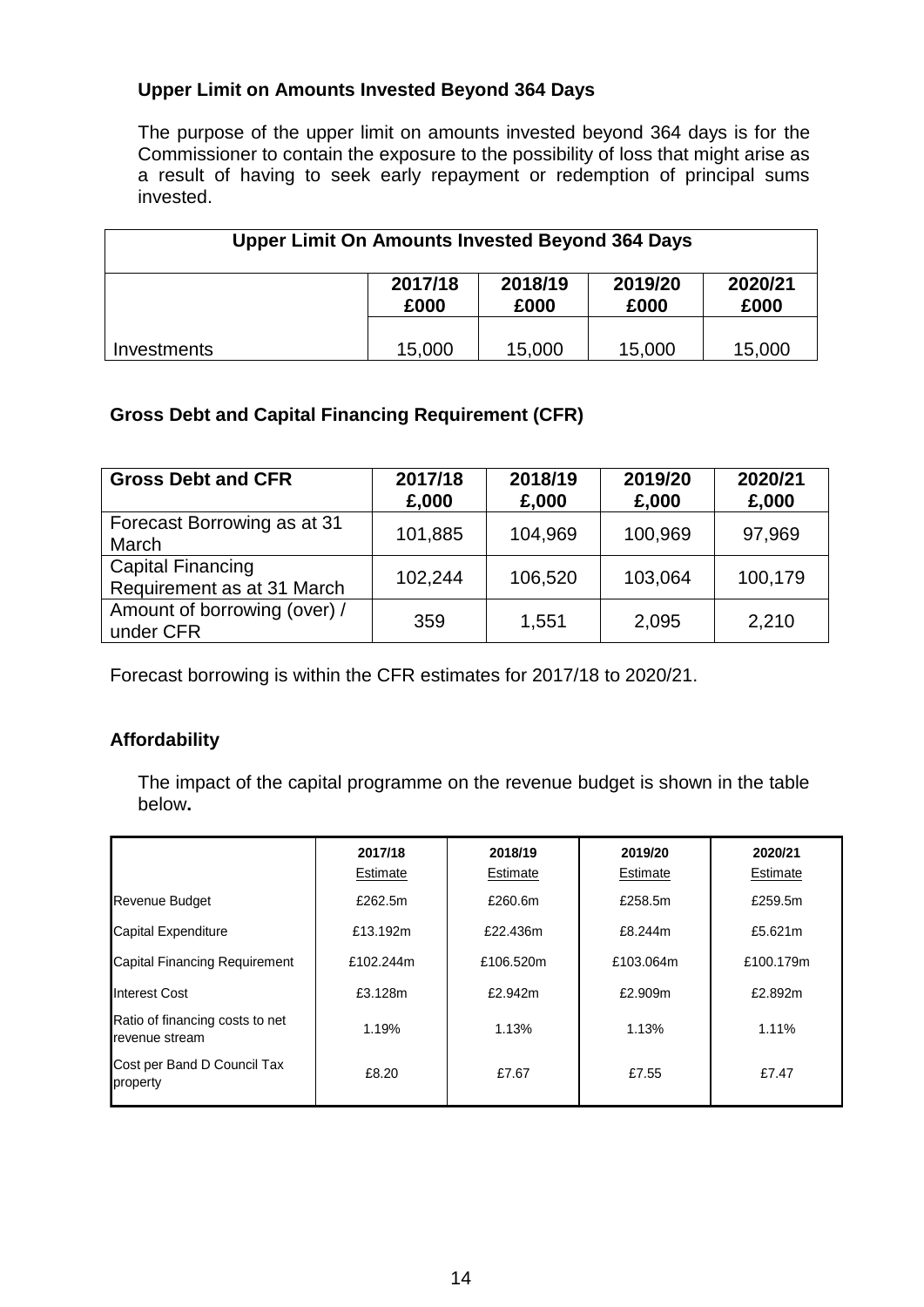### **Police and Crime Commissioner for Northumbria Minimum Revenue Provision (MRP) Statement 2017/18**

The MRP charge for 2017/18 for capital expenditure incurred before 1st April 2008 (prior to the new regulations) or which has subsequently been financed by supported borrowing will be based on the previous regulatory method of Capital Financing Requirement at 4% of the opening balance less prescribed adjustments.

For all unsupported borrowing, exercised under the Prudential Code, the MRP Policy is based on the Asset Life Method. The minimum revenue provision will be at equal annual instalments over the life of the asset. The first charge will not be made until the year after the asset becomes operational.

The estates rationalisation programme will see the sale of some £30.7m of assets over the period of the MTFS. The receipts will be used to finance capital expenditure and reduce the overall capital financing requirement.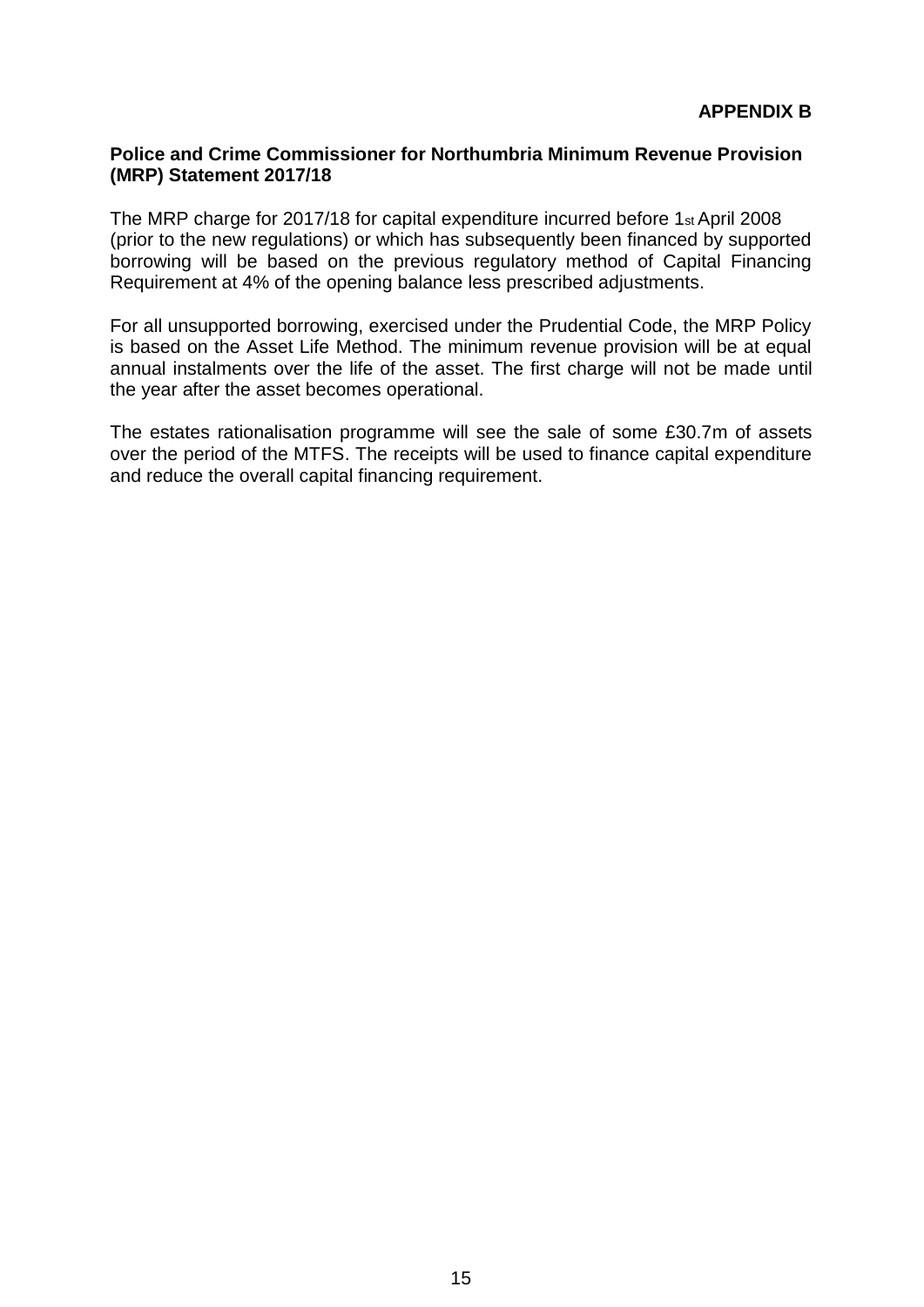### **NORTHUMBRIA POLICE AND CRIME COMMISSIONER FINANCIAL RISK ANALYSIS**

### **General Balances**

The risk is that the General Reserve balance is not sufficient. This is mitigated by:

- The General Reserve will be kept at a minimum of 2% of revenue expenditure;
- The projected balance on the General Reserve at the 1 April 2017 of £10.9m is 4.1% of the revenue expenditure budget; and
- Strong financial controls have resulted in a consistent trend of the revenue outturn being delivered within budget in recent years.

#### **Pay Increases**

The risk is that pay increases may exceed the levels provided for within the budget. Estimates for future pay awards have been fully included.

#### **Price Increases**

The risk is that price increases may exceed the levels provided for within the budget. This is mitigated by applying inflation on an individual basis to provide for contractual commitments and premises related expenditure. All other inflation will be managed within existing budgets reflecting the current economic climate. The risk that prices may rise is mitigated by budget monitoring arrangements and the Force's current approach to efficiency in challenging and managing spend pressures.

#### **Capital Financing**

The risk is that Capital Financing Charges will be greater than budgeted. This is mitigated by:

Revenue implications are considered as part of the capital planning process and taken in to account in the MTFS; and

The principal repayment in respect of debt is the MRP, calculated on an asset by asset basis as part of the capital planning process. Any change in interest rates will not have an effect as 100% of debt is at fixed rates and any refinancing of existing debt will only take place if it will lead to a long term saving in interest charges.

#### **Financial Planning**

The risk is that a major liability or commitment is currently known but has not been taken into account in the Police and Crime Commissioner's financial planning. This is mitigated by:

The Medium Term Financial Strategy includes an assessment of spending pressures, to be assessed for inclusion in the Commissioner's budget, identified by the Chief Constable by reference amongst other sources to the Local Policing Plan; and

In addition, regular liaison by senior officers of the Force and the Commissioner's Office help to strengthen and coordinate the financial planning of the Commissioner.